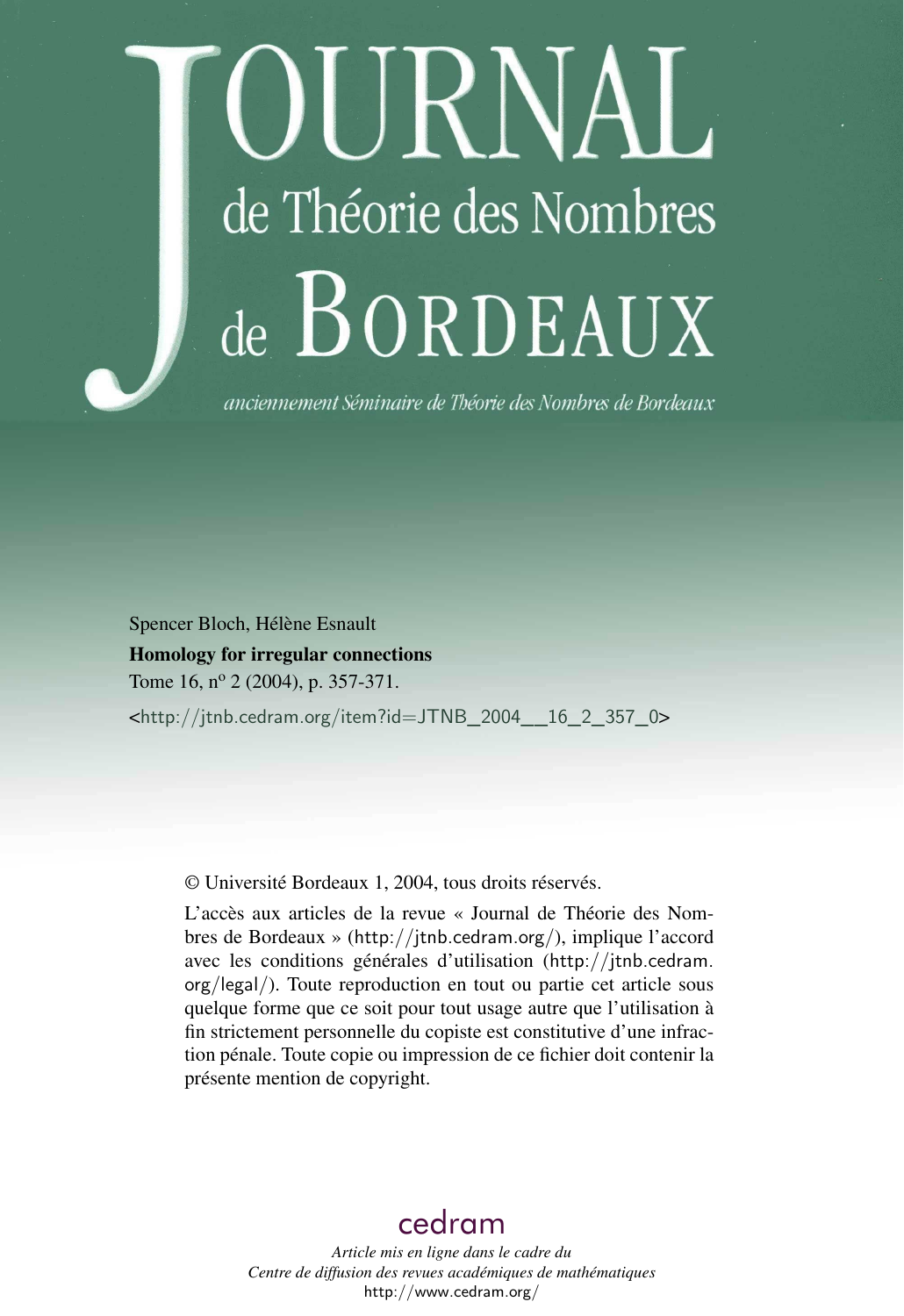Journal de Théorie des Nombres de Bordeaux 16 (2004), 357–371

### Homology for irregular connections

par SPENCER BLOCH et HÉLÈNE ESNAULT

RÉSUMÉ. Nous définissons sur une courbe algébrique l'homologie à valeurs dans une connexion avec des points singuliers éventuellement irréguliers, généralisant ainsi l'homologie à valeurs dans le système local sous-jacent pour une connexion avec points singuliers réguliers. L'intégration définit alors un accouplement parfait entre la cohomologie de de Rham à valeurs dans la connexion et l'homologie à valeurs dans la connexion duale.

ABSTRACT. Homology with values in a connection with possibly irregular singular points on an algebraic curve is defined, generalizing homology with values in the underlying local system for a connection with regular singular points. Integration defines a perfect pairing between de Rham cohomology with values in the connection and homology with values in the dual connection.

#### 0. Introduction

Consider the following formulas, culled, one may imagine, from a textbook on calculus:

$$
\sqrt{\pi} = \int_{-\infty}^{\infty} e^{-t^2} dt
$$

$$
(e^{2\pi i s} - 1)\Gamma(s) = (e^{2\pi i s} - 1) \int_{0}^{\infty} e^{-t} t^s \frac{dt}{t}
$$
Gamma function
$$
J_n(z) = \frac{1}{2\pi i} \int_{\{|u| = \epsilon\}} \exp(\frac{z}{2}(u - \frac{1}{u})) \frac{du}{u^{n+1}}
$$
Bessel function.

These are a few familiar examples of periods associated to connections with irregular singular points on Riemann surfaces. Curiously, though of course such integrals have been studied for 200 years or so, and mathematicians in recent years have developed a powerful duality theory for holonomic D-modules (for dimension 1, which is the only case we will consider, cf.  $[4]$ , chap. IV, and  $[5]$ , it is not easy from the literature to interpret such integrals as periods arising from a duality between homological cycles and differential forms. A homological duality of this sort is well understood for differential equations with regular singular points, and for special rank 1 differential equations [2]. Our purpose in this note is to develop a similar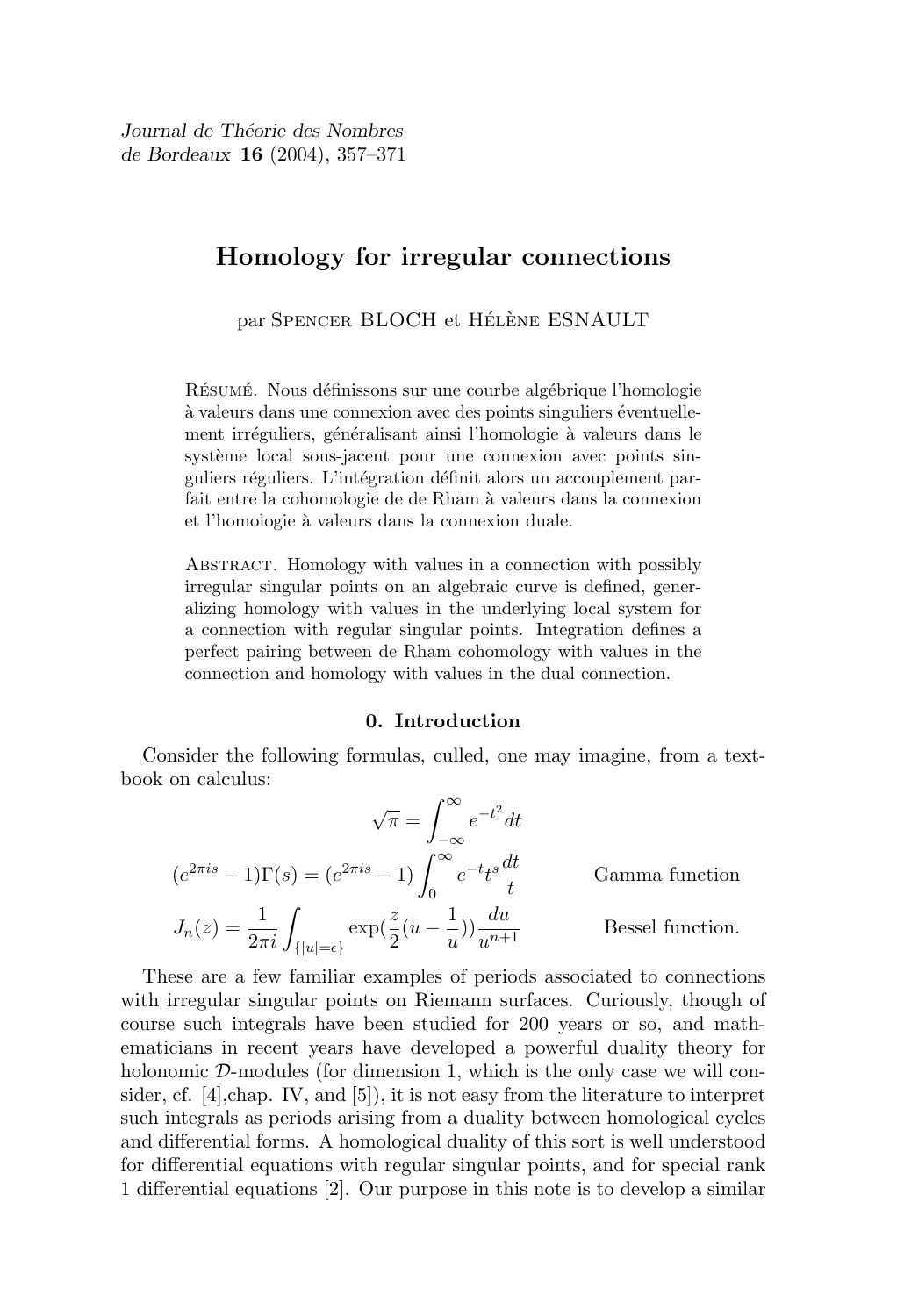theory in the irregular case. Of course, most of the "heavy lifting" was done by Malgrange op. cit. We hope, in reinterpreting his theory, to better understand relations between irregular connections and wildly ramified  $\ell$ -adic sheaves. There are striking relations between  $\epsilon$ -factors for  $\ell$ -adic sheaves on curves over finite fields and determinants of irregular periods [8] which merit further study. Finally, relations between irregular connections and the arithmetic theory of motives remain mysterious.

Let  $X$  be a smooth, compact, connected algebraic curve (Riemann surface) over C. Let  $D = \{x_1, \ldots, x_n\} \subset X$  be a non-empty, finite set of points (which we also think of as a reduced effective divisor), and write  $U := X \setminus D \stackrel{j}{\hookrightarrow} X$ . Let E be a vector bundle on X, and suppose given a connection with meromorphic poles on D

$$
\nabla: E \to E \otimes \omega(*D).
$$

Here  $\omega$  is the sheaf of holomorphic 1-forms on X and  $*D$  refers to meromorphic poles on D. Unless otherwise indicated, we work throughout in the analytic topology. The de Rham cohomology  $H^*_{DR}(X \setminus D; E, \nabla)$  is the cohomology of the complex of sections

(0.1) 
$$
\Gamma(X, E(*D)) \xrightarrow{\nabla} \Gamma(X, E \otimes \omega(*D))
$$

placed in degrees 0 and 1. These cohomology groups are finite dimensional [1], Proposition 6.20, (i).

Let  $E^{\vee}$  be the dual bundle, and let  $\nabla^{\vee}$  be the dual connection, so

(0.2) 
$$
d\langle e, f^{\vee} \rangle = \langle \nabla(e), f^{\vee} \rangle + \langle e, \nabla^{\vee}(f^{\vee}) \rangle.
$$

Define  $\mathcal{E} = \ker(\nabla)$ , and  $\mathcal{E}^{\vee} = \ker(\nabla^{\vee})$  to be the corresponding local systems of flat sections on  $U$ . We want to define homology with values in these local systems, or more precisely with values in associated cosheaves on X. For  $x \in X \setminus D$ ,  $\mathcal{E}_x$  will denote the stalk of  $\mathcal E$  at x. Define the co-stalk at  $0 \in D$ 

$$
(0.3) \t\t\t\mathcal{E}_0 := \mathcal{E}_x/(1-\sigma)\mathcal{E}_x
$$

where  $x \neq 0$  is a nearby point, and  $\sigma$  is the local monodromy about 0. We write  $\mathcal{C}_n = \mathcal{C}_n(E, \nabla)$  for the group of *n*-chains with values in  $\mathcal E$  and rapid decay near 0. Write  $\Delta^n$  for the *n*-simplex and  $b \in \Delta^n$  for its barycenter. Thus,  $C_n(E, \nabla)$  is spanned by elements  $c \otimes \epsilon$  with  $c : \Delta^n \to X$  and  $\epsilon \in \mathcal{E}_{c(b)}$ , where  $b \in \Delta^n$  is the barycenter. We assume  $c^{-1}(0) =$  union of faces  $\subset \Delta^n$ and that  $\epsilon$  has *rapid decay* near D. This is no condition if  $D \cap c(\Delta^n) = \emptyset$ . If  $0 \in D \cap c(\Delta^n)$ , we take  $e_i$  a basis for E near 0 and write  $\epsilon = \sum f_i c^*(e_i)$ . Let z be a local parameter at 0 on  $\Delta$ . We require that for all  $N \in \mathbb{N}$ , constants  $C_N > 0$  exist with  $|f_i(z)| \leq C_N |z|^N$  on  $\Delta^n \setminus c^{-1}(0)$ . Note that if  $\nabla$  has logarithmic poles in one point, then rapid decay implies vanishing. Thus in this case, we deal with the sheaf  $j_!\mathcal{E}$ , where  $j : X \setminus D \to X$ .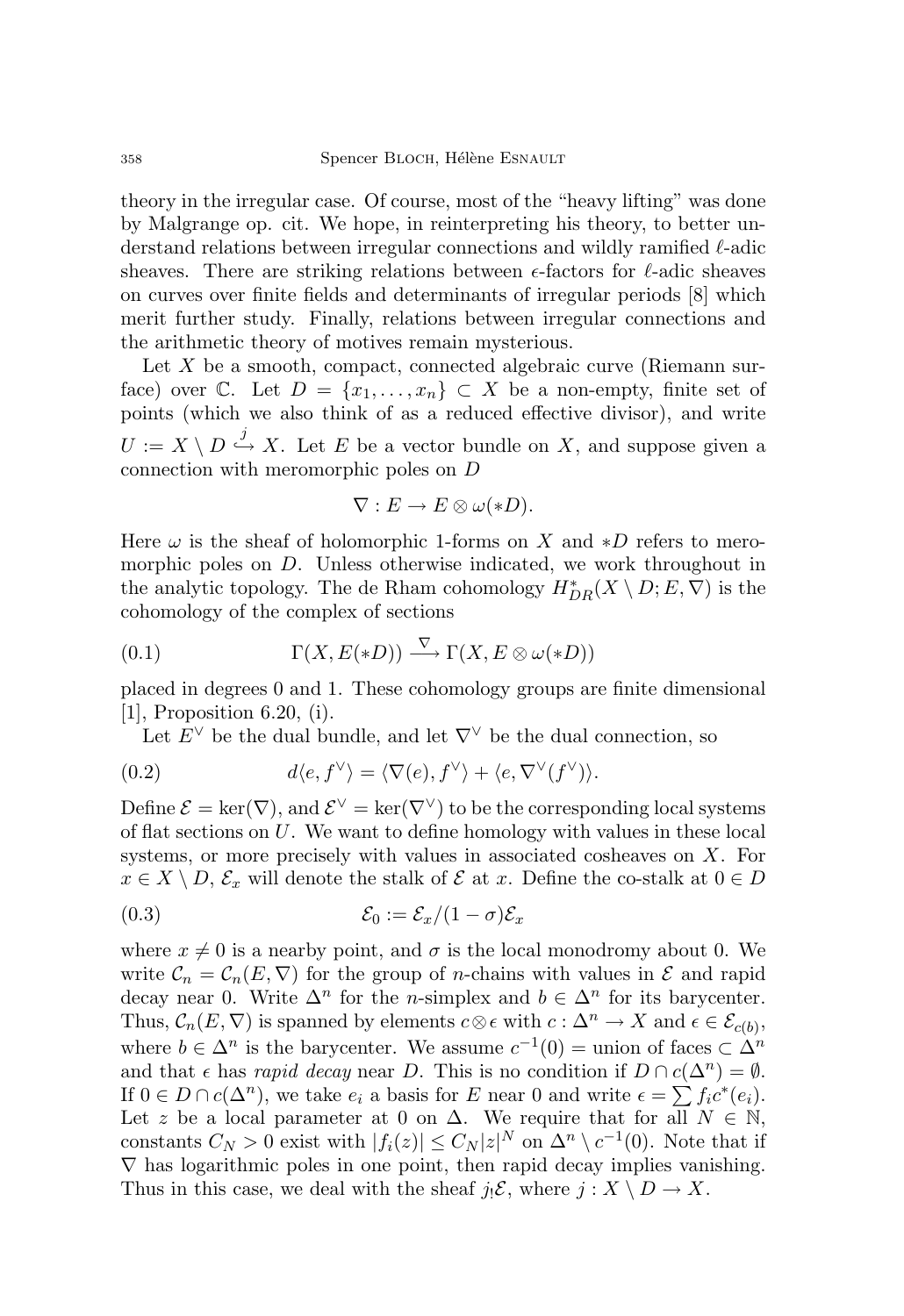There is a natural boundary map

$$
(0.4) \t\partial : \mathcal{C}_n(E, \nabla) \to \mathcal{C}_{n-1}(E, \nabla); \quad \partial(c \otimes \epsilon) = \sum (-1)^j c_j \otimes \epsilon_j
$$

where  $c_j$  are the faces of c. Note if  $b_j$  is the barycenter of the j-th face and  $c(b_i) \neq 0$ , c determines a path from  $c(b)$  to  $c(b_i)$  which is canonical upto homotopy on  $\Delta \setminus \{0\}$ . (As a representative, one can take  $c[b_i, b]$ , the image of the straight line from b to  $b_j$ . By assumption,  $c^{-1}(0)$  is a union of faces, so it does not meet the line.) Thus  $\epsilon \in \mathcal{E}_{c(b)}$  determines  $\epsilon_j \in \mathcal{E}_{c(b_j)}$ . Similarly for  $0 \in D$ , if  $c(b_i) = 0$  there is corresponding to  $\epsilon$  a unique  $\epsilon_i \in \mathcal{E}_0$ because we have taken coinvariants. If  $c : \Delta^n \to D$  is a constant simplex, there is no rapid decay condition.

It is straightforward to compute that  $\partial \circ \partial = 0$ . Consider  $c \otimes \epsilon$ . If  $c(b) = 0$ , where  $b \in \Delta^2$  is the barycentre, then  $c(\Delta^2) = 0$  and  $\epsilon = \epsilon_i = (\epsilon_i)_j \in \mathcal{E}_0$  for all  $i$  and  $j$  involved, thus the condition is trivially fulfilled. If not, and some  $c(b_i) = 0$ , then  $(\epsilon_i)_i = (\epsilon_i)_i \in \mathcal{E}_0$  for all j, and if all  $c(b_i) \neq 0$ , then one has by unique analytic continuation in  $c(\Delta^2)$  the relation  $(\epsilon_i)_j = (\epsilon_j)_i \in \mathcal{E}_{\text{edge}_{ij}}$ for all i, j, if edge<sub>ij</sub>  $\neq 0$ , else in  $\mathcal{E}_0$ .

We define

$$
(0.5) \t H_*(X,D; E^{\vee}, \nabla^{\vee}) := H_*\Big(\mathcal{C}_*(X; E^{\vee}, \nabla^{\vee}) / \mathcal{C}_*(D; E^{\vee}, \nabla^{\vee})\Big).
$$

(The growth condition means this depends on more than just the topological sheaf  $\mathcal{E}^{\vee}$ , so we keep  $E^{\vee}, \nabla^{\vee}$  in the notation.)

We now define a pairing

$$
(0.6) \qquad (\; , \; ) : H^*_{DR}(X \setminus D; E, \nabla) \times H_*(X, D; E^{\vee}, \nabla^{\vee}) \to \mathbb{C}; \quad * = 0, 1
$$

by integrating over chains in the following manner. For  $* = 0$ , then  $H_0(X, D; E^{\vee}, \nabla^{\vee})$  is generated by sections of the dual local system  $\mathcal{E}^{\vee}$  in points  $\in X$  while  $H_{DR}^0(X \setminus D; E, \nabla)$  is generated by global flat sections in  $\mathcal E$  with moderate growth. So one can pair them. For ∗ = 1, since  $D \neq \emptyset$ , then

$$
H^1_{DR}(X \setminus D; E, \nabla) = H^0(X, \omega \otimes E(*D)) / \nabla H^0(X, E(*D)),
$$

and since classes  $c \otimes \epsilon$  generating  $H_0(X, D; E^{\vee}, \nabla^{\vee})$  have rapid decay, the integral  $\int_c < f_i c^*(e_i), \alpha > \text{is convergent}, \text{ where } \alpha \in H^0(X, \omega \otimes E(*D))$  and  $\langle \rangle$  is the duality between  $E^{\vee}$  and E.

The rest of the note is devoted to the proof of the following theorem.

**Theorem 0.1.** The process of integrating forms over chains is compatible with homological and cohomological equivalences and defines a perfect pairing of finite dimensional vector complex spaces

$$
(\ , \ ) : H^*_{DR}(X\setminus D;E,\nabla)\times H_*(X,D;E^\vee,\nabla^\vee)\to \mathbb{C}; \quad * = 0,1.
$$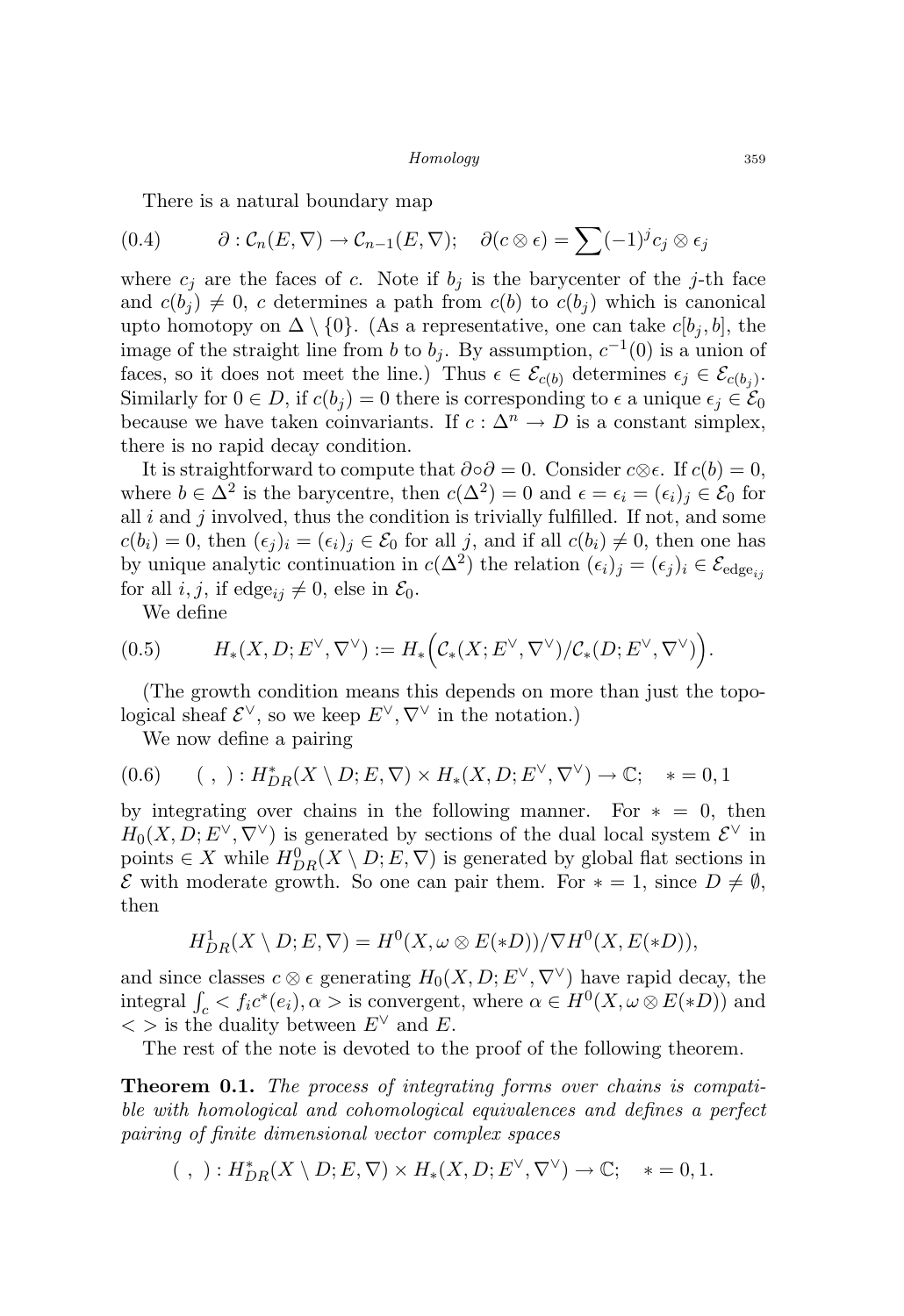

FIGURE 1.  $c \otimes e^{-t}t^s$  represents a class in  $H_1$ 

Example 0.2. (i). If  $\nabla$  has regular singular points, there are no rapidly decaying flat sections, so  $H_*(X,D; E^{\vee}, \nabla^{\vee}) \cong H_*(X \setminus D; \mathcal{E}^{\vee}).$  Also,  $H_{DR}^*(X \setminus D; E, \nabla) \cong H^*(U, \mathcal{E})$  (cf. [1], Théorème 6.2), and the theorem becomes the classical duality between homology and cohomology.

(ii). Suppose  $X = \mathbb{P}^1$ ,  $D = \{0, \infty\}$ . Let  $E = \mathcal{O}_{\mathbb{P}^1}$  with connection  $\nabla(1) = -dt + s\frac{dt}{t}$  $\frac{dt}{t}$ , for some  $s \in \mathbb{C} \setminus \{0, 1, 2, \ldots\}$ . Then  $\mathcal{E} \subset E_U = \mathcal{O}_U$ is the trivial local system spanned by  $e^t t^{-s}$ , so  $\mathcal{E}^{\vee} \subset E^{\vee}_U = \mathcal{O}_U$  is spanned by  $e^{-t}t^s$ . We consider the pairing  $H^1_{DR} \times H_1 \to \mathbb{C}$  from theorem 0.1. Note first that  $H_{DR}^1$  has dimension 1, spanned by  $\frac{dt}{t}$ . This can either be checked directly from (0.1), using

$$
\nabla(t^p) = ((p+s)t^{p-1} - t^p)dt,
$$

or by showing the de Rham cohomology is isomorphic to the hypercohomology of the complex  $\mathcal{O}_{\mathbb{P}^1} \stackrel{\nabla}{\to} \omega((0) + 2(\infty))$ , which is easily computed. To compute  $H_1(X, D, E^{\vee}, \nabla^{\vee})$ , the singularity at 0 is regular, so there are no non-constant, rapidly decaying chains at 0. The section  $\epsilon^{\vee} := e^{-t}t^s$  of  $\mathcal{E}^{\vee}$ is rapidly decaying on the positive real axis near  $\infty$ , so the chain  $c \otimes \epsilon^{\vee}$  in fig. 1 above represents a 1-cycle. We have

$$
(c \otimes e^{-t}t^s, \frac{dt}{t}) = (e^{2\pi i s} - 1) \int_0^\infty e^{-t}t^s \frac{dt}{t}
$$

which is a variant of Hankel's formula (see [10], p. 245).

(iii). Let  $X, D, E$  be as in (ii), but take  $\nabla(1) = \frac{1}{2}(d(zu) - d(\frac{z}{u}))$  $\frac{z}{u}$ )) for some  $z \in \mathbb{C} \setminus \{0\}$ . Here the connection has pole order 2 at 0 and  $\infty$  and it has trivial monodromy. Arguing as above, one computes dim  $H_{DR}^1 = 2$ , generated by  $u^p du$ ,  $p \in \mathbb{Z}$ , with relations  $u^p du = -\frac{2p}{\tau}$  $\frac{2p}{z}u^{p-1}du - u^{p-2}du.$ The Gauß-Manin connection on this group is

$$
\nabla_{GM}(u^p du) = \frac{1}{2}(u^{p+1} - u^{p-1}) du \wedge dz.
$$

Assume Im(z) > 0. Then the vector space  $H_1(\mathbb{P}^1, \{0, \infty\}; E^{\vee}, \nabla^{\vee})$  is generated by

$$
\{|u|=1\} \otimes \exp(\frac{1}{2}z(u-\frac{1}{u})),
$$
 and  $[0, i\infty] \otimes \exp(\frac{1}{2}z(u-\frac{1}{u})).$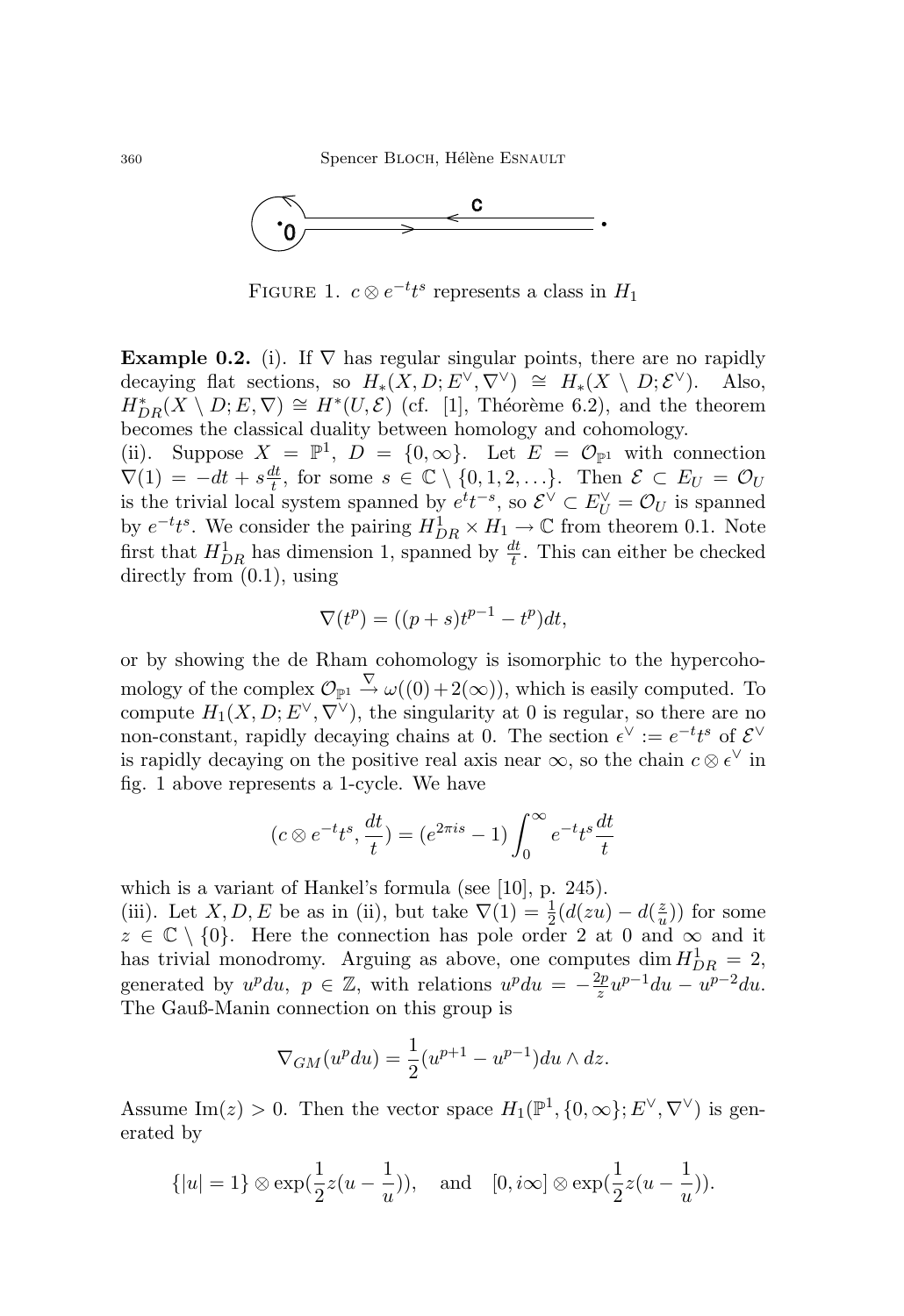(If Im( $z$ )  $\geq$  0, then the second path must be modified.) The integrals

$$
J_n(z) := \int_{\{|u|=1\}} \exp(\frac{1}{2}z(u - \frac{1}{u})) \frac{du}{u^{n+1}};
$$
  

$$
H_n(z) := \int_0^{i\infty} \exp(\frac{1}{2}z(u - \frac{1}{u})) \frac{du}{u^{n+1}}
$$

are periods and satisfy the Bessel differential equation

$$
z^{2}\frac{d^{2}y}{dz^{2}} + z\frac{dy}{dz} + (z^{2} - n^{2})y = 0
$$

The function  $J_n$  is entire. To show that  $H_n$  is linearly independent of  $J_n$ , it will then be sufficient to show that  $H_n$  is unbounded on the positive part of the imaginary axis Re(z) = 0 as  $z \rightarrow 0$ . Making the coordinate change  $v = \frac{1}{u}$  $\frac{1}{u}$ , and replacing y by  $\frac{1}{2}y$  one is led to show that  $E_n(y)$  $\int_0^\infty \exp(-y(v + \frac{1}{v}))$  $(v_x^{\frac{1}{v}})$  $(v_x^{\frac{dv_x}{v_{n+1}}}$  is unbounded for  $y > 0, y \to 0$ . Writing  $E_n(v) =$  $\int_0^1 + \int_1^{\infty}$ , and making the change of variable  $v \to \frac{1}{v}$  in the integral  $\int_0^1$ , one obtains

$$
E_n(y) = \int_1^{\infty} \exp(-y(v + \frac{1}{v})) \left(\frac{1}{v^{n+1}} + v^{n-1}\right) dv
$$
  
 
$$
\geq \int_1^{\infty} \exp(-2yv) \left(\frac{1}{v^{n+1}} + v^{n-1}\right) dv.
$$

For  $|n| \geq 1$ , then this expression is  $\geq \int_1^{\infty} \exp(-2yv)dv$  which is obviously unbounded. For  $n = 0$ , one has

$$
E_0(y) \ge 2 \int_1^{\infty} \exp(-2yv) \frac{dv}{v}
$$
  
\n
$$
\ge 2 \int_{2y}^{\infty} \exp(-v) \frac{dv}{v}
$$
  
\n
$$
\ge 2 \int_{2y}^1 \exp(-v) \frac{dv}{v},
$$

where in the last inequality, we have assumed that  $2y \leq 1$ . This last integral is, up to something bounded, equal to  $2 \int_{2y}^{1}$  $\frac{dv}{v} = -2\log(2y)$ , which is unbounded, as  $y > 0, y \rightarrow 0$ .

Usually, for integers  $n \in \mathbb{Z}$ , one considers  $J_n$  as one standard solution, but not  $H_n$  (see [10], p.371). Finally, to get Bessel functions for non-integral values of *n*, one may consider the connection  $\nabla(1) = \frac{1}{2}(d(zu) - d(\frac{z}{u}))$  $\frac{z}{u})$ ) –  $n \frac{du}{u}$  $\frac{du}{u}$  .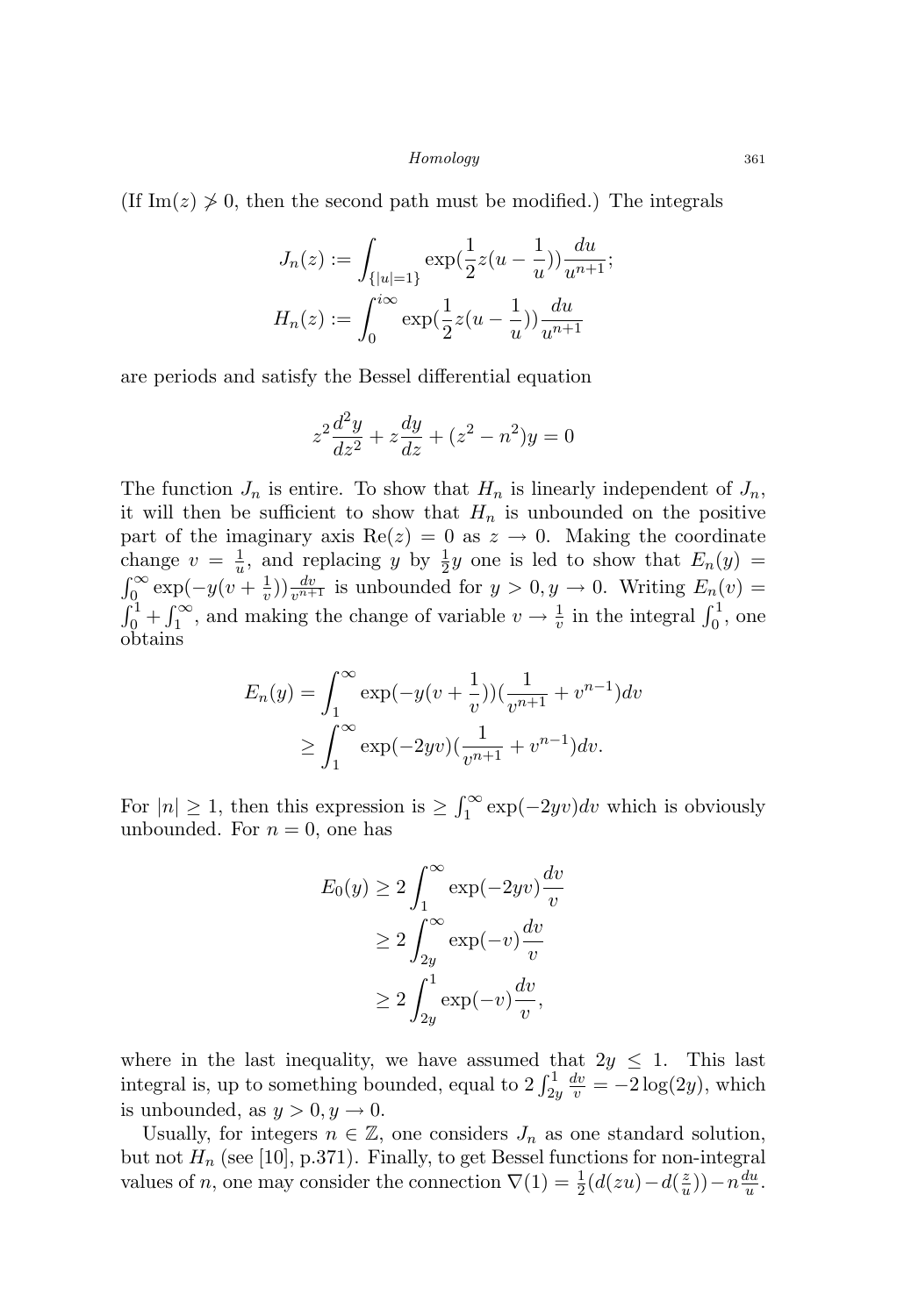#### 1. Chains

Let  $D = \{x_1, \ldots, x_n\}$  be as above, and let  $\Delta_i$  be a small disk about  $x_i$ for each *i*. Let  $\delta_i$  be the boundary circle. Define

(1.1) 
$$
H_*(\Delta_i, \delta_i \cup \{x_i\}; E, \nabla)
$$
  
=  $H_*\Big(\mathcal{C}_*(\Delta_i; E, \nabla) / (\mathcal{C}_*(\delta_i; E, \nabla) + \mathcal{C}_*(\{x_i\}; E, \nabla))\Big)$ 

(Note, for a set like  $\delta_i$  which is closed and disjoint from D, our chains coincide with the usual topological chains with values in the local system  $\mathcal{E}$ . The group  $\mathcal{C}_*(\{x_i\}; E, \nabla)$  consists of constant chains  $c: \Delta^n \to \{x_i\}$  with values in

$$
\mathcal{E}_{x_i} := \mathcal{E}_x/(1-\mu_i)\mathcal{E}_x
$$

for some x near  $x_i$  as in (0.3), where  $\mu_i$  is the local monodromy around  $x_i$ . In the following theorem,  $H_*(U, \mathcal{E})$  is the standard homology associated to the local system on  $U = X \setminus D$ .

**Theorem 1.1.** With notation as above, there is a long exact sequence

$$
(1.2) \quad 0 \to H_1(U, \mathcal{E}) \to H_1(X, D; E, \nabla) \to \bigoplus_i H_1(\Delta_i, \delta_i \cup \{x_i\}; E, \nabla) \to H_0(U, \mathcal{E}) \to H_0(X, D; E, \nabla) \to 0.
$$

*Proof.* Let  $C_* := C_*(X; E, \nabla)/C_*(D; E, \nabla)$  be the complex calculating  $H_*(X, D; E, \nabla)$ , and let

$$
\mathcal{C}_*(U) \subset \mathcal{C}_*
$$

be the subcomplex calculating  $H_*(U, \mathcal{E})$ , i.e. the subcomplex of chains whose support is disjoint from D. Of course, one has  $\mathcal{C}_*(U; E, \nabla)$  $\mathcal{C}_*(U; \mathcal{E})$ , which justifies the notation.

Write  $\mathcal{B} = C_*/\mathcal{C}_*(U)$ . There is an evident map of complexes

(1.3) 
$$
\psi : \oplus_i C_*(\Delta_i, \delta_i \cup \{x_i\}; E, \nabla) \to \mathcal{B}
$$

which must be shown to be a quasi-isomorphism. Let

$$
\mathcal{B}(i) = \psi(\mathcal{C}_*(\Delta_i, \delta_i \cup \{x_i\}; E, \nabla)) =
$$
  

$$
\mathcal{C}_*(\Delta_i, \delta_i \cup \{x_i\}; E, \nabla)/\mathcal{C}_*(\Delta_i \setminus \{x_i\}; \mathcal{E}) \subset \mathcal{B}.
$$

Obviously the map  $\alpha : \bigoplus_i \mathcal{B}(i) \hookrightarrow \mathcal{B}$  is an inclusion. We claim first that  $\alpha$ is a quasi-isomorphism. To see this, note that all these complexes admit subdivision maps subd which are homotopic to the identity. Given a chain  $c \in \mathcal{B}$ , there exists an N such that subd<sup>N</sup>(c)  $\in \bigoplus \mathcal{B}(i)$ . Taking c with  $\partial c = 0$ , it follows that  $\oplus H_*(\mathcal{B}(i))$  surjects onto  $H_*(\mathcal{B})$ . If  $\alpha(x) = \partial y$ , we choose N such that  $\text{subd}^N(y) = \alpha(z)$ . Since  $\alpha$  is injective and commutes with subd, it follows that  $\alpha$  is injective on homology as well, so  $\alpha$  is a quasi-isomorphism.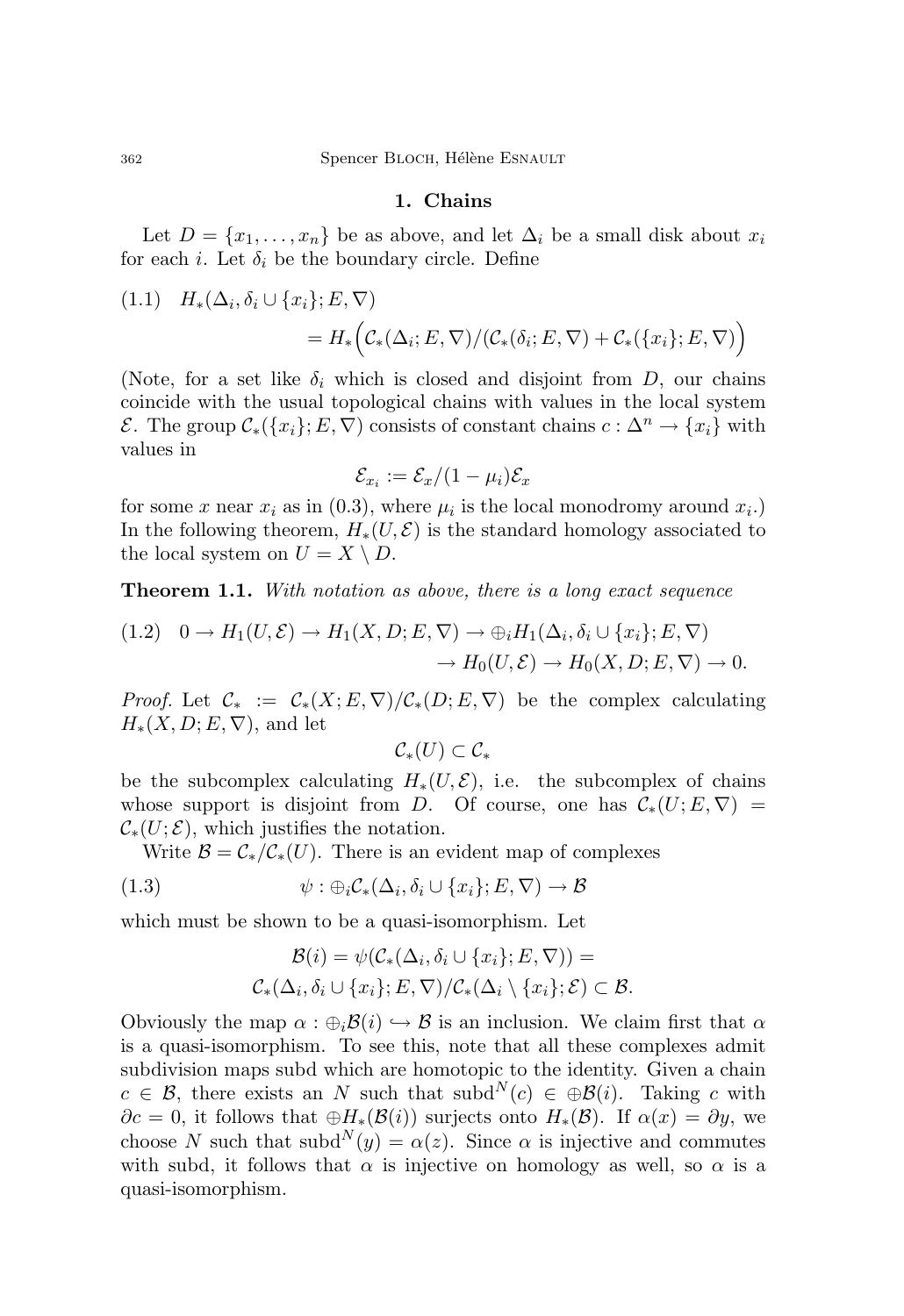It remains to show the surjective map of complexes

$$
\beta : \mathcal{C}_*(\Delta_i, \delta_i \cup \{x_i\}; E, \nabla) \to \mathcal{B}(i)
$$

is a quasi-isomorphism. The kernel of  $\beta$  is

$$
\mathcal{C}_*(\Delta_i \setminus \{x_i\}; \mathcal{E})/\mathcal{C}_*(\delta_i; \mathcal{E}),
$$

which is acyclic as  $\delta_i \hookrightarrow \Delta_i \setminus \{x_i\}$  admits an evident homotopy retract. The next point is to show

(1.4) 
$$
H_*(\Delta_i, \delta_i \cup \{x_i\}; E, \nabla) = (0); \quad i = 0, 2.
$$

The assertion for  $H_0$  is easy because any point y in  $\Delta_i\setminus\{x_i\}$  can be attached to  $\delta_i$  by a radial path r not passing through  $x_i$ . Then  $\epsilon \in \mathcal{E}_y$  extends uniquely to  $\epsilon$  on r and  $\partial(r \otimes \epsilon) \equiv y \otimes \epsilon$  mod chains on  $\delta_i$ . Vanishing in  $(1.4)$  when  $i = 2$  will be proved in a sequence of lemmas. For convenience we drop the subscript i and replace  $x_i$  with 0.

**Lemma 1.2.** Let  $\ell \subset \Delta$  be a radial line meeting  $\delta$  at p. Let  $\mathcal{E}_{\ell}$  be the space of sections of the local system along  $\ell \setminus \{0\}$  with rapid decay at 0. Then

$$
H_*(\ell, \{0, p\}; E, \nabla) \cong \begin{cases} 0 & * \neq 0 \\ \mathcal{E}_\ell & * = 1. \end{cases}
$$

*Proof of lemma.* Let  $\mathcal{C}_*(\ell)$  be the complex of chains calculating this homology, and let  $C_*(\ell \setminus \{0\}) \subset C_*(\ell)$  be the subcomplex of chains not meeting 0. Then  $\mathcal{C}_*(\ell \setminus \{0\})$  is contractible, and

$$
\mathcal{C}_*(\ell)/\mathcal{C}_*(\ell\setminus\{0\})\cong (\mathbf{C}_*(\ell)/\mathbf{C}_*(\ell\setminus\{0\}))\otimes \mathcal{E}_\ell
$$

where  $\mathbf{C}_{*}$  denotes classical topological chains. The result follows.  $\Box$ 

One knows from the theory of irregular connections in dim 1 [4] that  $\Delta \setminus \{0\}$  can be covered by open sectors  $V \subsetneq \Delta$  such than

(1.5) 
$$
E, \nabla|_V \cong \bigoplus_i (L_i \otimes M_i)
$$

where  $L_i$  is rank 1 and  $M_i$  has a regular singular point. Let  $W \subset V \cup \{0\}$ be a smaller closed sector with outer boundary  $\delta_W = \delta \cap W$  and radial sides  $\ell_1, \ell_2$ . Recall the Stokes lines are radial lines where the horizontal sections of the  $L_i$  shift from rapid decay to rapid growth. We assume W contains at most one Stokes line, and that  $\ell_1, \ell_2$  are not Stokes lines. Writing  $W = W_1 \cup W_2$ , where  $W_i$  are even smaller sectors, each of which containing the Stokes line if there is one, one may think of the following lemma as a Mayer-Vietoris sequence.

Lemma 1.3. With notation as above, let w be a basepoint in the interior of W. Then

$$
H_*(W, \delta_W \cup \{0\}; E, \nabla) \cong \begin{cases} 0 & * \neq 1 \\ \mathcal{E}_{\ell_1} + \mathcal{E}_{\ell_2} \subset \mathcal{E}_w & * = 1. \end{cases}
$$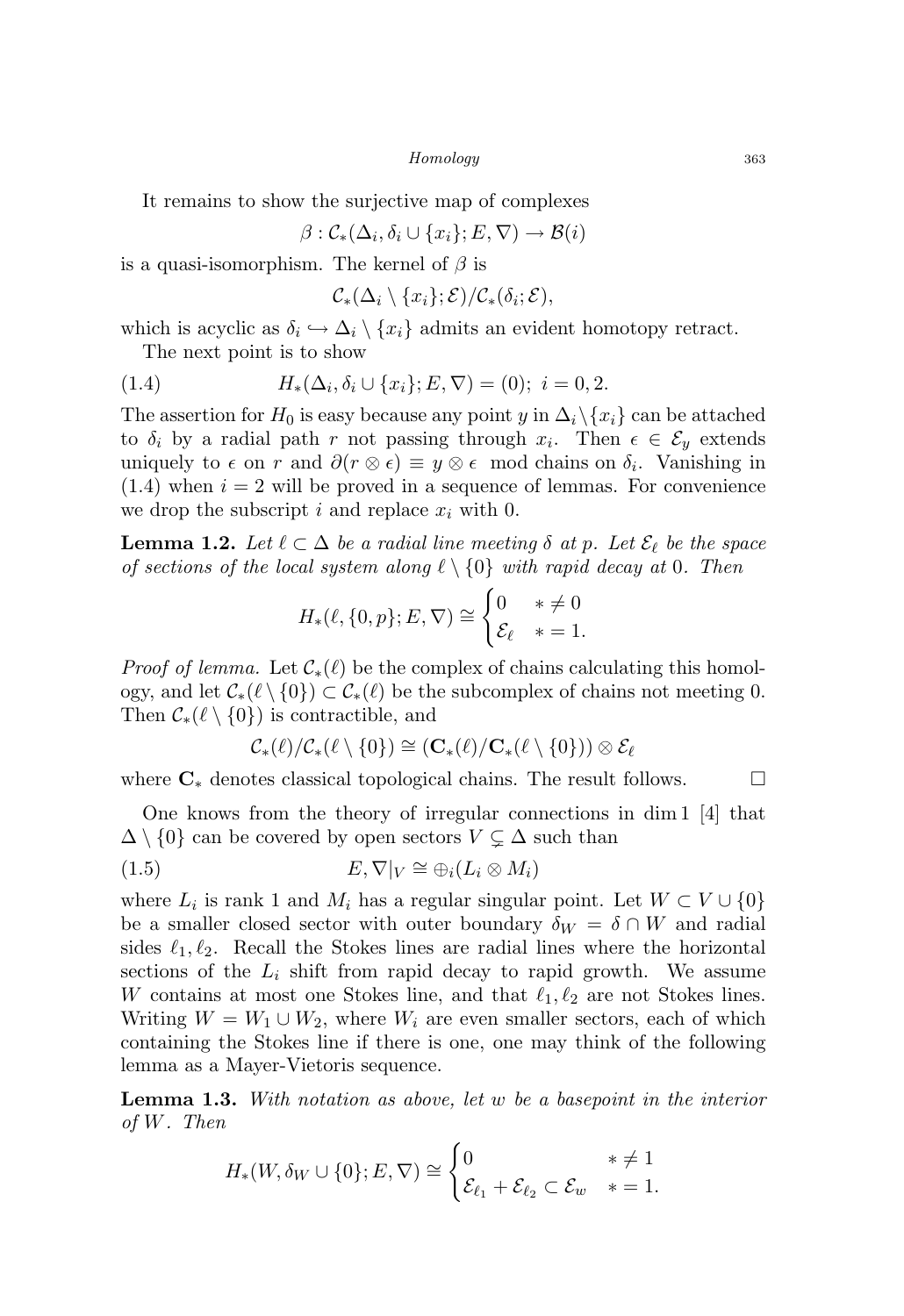Proof of lemma. One has

$$
\bigoplus_i H_1(\ell_i, \{0, p_i\}; E, \nabla) \to H_1(W, \delta_W \cup \{0\}; E, \nabla)
$$

and of course the assertion of the lemma is that this coincides with  $\mathcal{E}_{\ell_1} \oplus$  $\mathcal{E}_{\ell_2} \to \mathcal{E}_{\ell_1} + \mathcal{E}_{\ell_2}$ . To check this, by (1.5) one is reduced to the case  $E = L \otimes M$ where  $L$  has rank 1 and  $M$  has regular singular points.

If W does not contain a Stokes line for L then  $\mathcal{E}_{\ell_1} = \mathcal{E}_{\ell_2} = \mathcal{E}_{\ell_1} + \mathcal{E}_{\ell_2}$ , and the argument is exactly as in lemma 1.2.

Suppose W contains a Stokes line for L. Then (say)  $\mathcal{E}_{\ell_1} = \mathcal{E}_w$  and  $\mathcal{E}_{\ell_2} = (0)$ . Let  $\mathcal{C}_*(W)$  be the complex of chains calculating the desired homology, and let  $\mathcal{C}_*(W \setminus \{0\}) \subset \mathcal{C}_*(W)$  be the chains not meeting 0. As in the previous lemma,  $C_*(W \setminus \{0\})$  is acyclic. We claim the map

$$
\mathcal{C}_*(\ell_1) \to \mathcal{C}_*(W)/\mathcal{C}_*(W \setminus \{0\})
$$

is a quasi-isomorphism. If we choose an angular coordinate  $\theta$  such that

$$
\ell_1: \theta = 0; \quad \text{Stokes}: \theta = a > 0; \quad \ell_2: \theta = b > a,
$$

then rotation  $re^{i\theta} \mapsto re^{(1-t)i\theta}$  provides a homotopy contraction of the inclusion of  $\ell_1 \subset W$ . This homotopy contraction preserves the condition of rapid decay, proving the lemma.

Let  $\pi_d : \Delta \to \Delta$  be the ramified cover of degree d obtained by taking the d-th root of a parameter at 0. By the theory of formal connections [4], one has, for suitable  $d$ , a decomposition as in  $(1.5)$  for the formal completion of the pullback  $\widehat{\pi_d^*E} \cong \bigoplus_i L_i \otimes M_i$ . Let  $m_i$  be the degree of the pole of the connection on  $L_i$  when we identify  $L_i \cong \widehat{O}$ , i.e.  $\nabla_{L_i}(1) = g_i(z)dz$  for a local parameter z, and  $m_i$  is the order of pole of  $g_i$ .

Lemma 1.4. We have

$$
\dim H_p(\Delta, \delta \cup \{0\}; E, \nabla) = \begin{cases} 0 & p \neq 1 \\ \frac{1}{d} \sum_{m_i \geq 2} (m_i - 1) \dim(M_i) & p = 1. \end{cases}
$$

Proof of lemma. Assume first that we have a decomposition of the type (1.5) on  $\widehat{E}$  itself, i.e. that no pullback  $\pi_d^*$  is necessary. We write  $\Delta$  as a union of closed sectors  $W_0, \ldots, W_{N-1}$  where  $W_i$  has radial boundary lines  $\ell_i$  and  $\ell_{i+1}$ . We assume each  $W_i$  has at most one Stokes line. Using excision together with the previous lemmas we get

$$
(1.6) \quad 0 \to H_2(\Delta, \delta \cup \{0\}; E, \nabla) \to \bigoplus_{i=0}^{N-1} H_1(\ell_i, \{p_i, 0\}; E, \nabla)
$$

$$
\xrightarrow{\nu} \bigoplus_{i=0}^{N-1} H_1(W_i, \delta_{W_i} \cup \{0\}; E, \nabla) \to H_1(\Delta, \delta \cup \{0\}; E, \nabla) \to 0.
$$

By lemma 1.3, the map  $\nu$  above is given by

$$
\nu(e_0,\ldots,e_{N-1})=(e_0-e_1,e_1-e_2,\ldots,e_{N-1}-e_0).
$$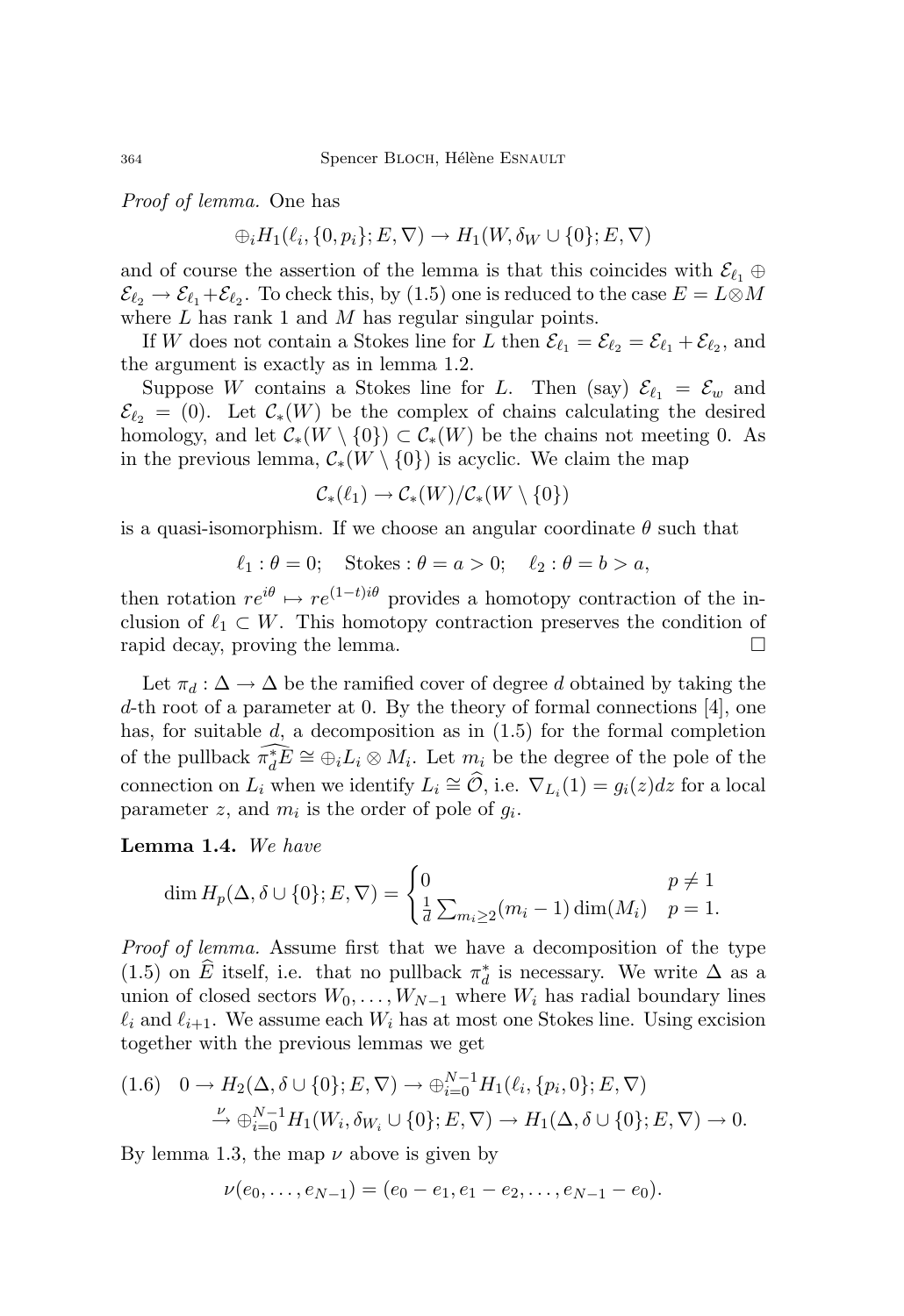An element in the kernel of  $\nu$  is thus a section e of  $\mathcal{E}|_{\Delta-\{0\}}$  which has rapid decay along each  $\ell_i$ . Since each  $W_i$  contains at most one Stokes line, such an e would necessarily have rapid decay on every sector and thus would be trivial. This proves vanishing for  $H_2(\Delta, \delta; E, \nabla)$ . Finally, to compute the dimension of  $H_1$ , note that if  $L_i$  has a connection with pole of order  $m_i$ , then it has a horizontal section of the form  $e^f$ , where f has a pole of order  $m_i - 1$ . (The connection is  $1 \mapsto df$ .) Suppose  $f = az^{1-m_i} + \ldots$  Stokes lines for this factor are radial lines where  $az^{1-m_i}$  is pure imaginary. Thus, there are  $2(m_i - 1)$  Stokes lines for this factor. Consider one of the Stokes lines, and suppose it lies in  $W_k$ . If the real part of  $az^{1-m_i}$  changes from negative to positive as we rotate clockwise through this line, say we are in case +, otherwise we are in case −. We have

(1.7) 
$$
\dim(\mathcal{E}_{\ell_k} + \mathcal{E}_{\ell_{k+1}}) - \dim \mathcal{E}_{\ell_k} = \begin{cases} 0 & \text{case } +\\ \dim(M_i) & \text{case } -, \end{cases}
$$

since the two cases alternate, we get a contribution of  $(m_i - 1)$  dim $(M_i)$ . If  $m_i \leq 1$  there are no rapidly decaying sections, so that case can be ignored. Summing over i with  $m_i \geq 2$  gives the desired result.

Finally, we must consider the general case when the decomposition (1.5) is only available on  $\widehat{\pi_d^*E}$  for some  $d \geq 2$ . By a trace argument, vanishing of the homology upstairs, i.e. for  $\pi_t^* \bar{E}$ , in degrees  $\neq 1$  implies vanishing downstairs. Since  $\pi_d : \Delta \setminus \{0\} \to \Delta \setminus \{0\}$  is unramified, an Euler characteristic argument (or, more concretely, just cutting into small sectors over which the covering splits) shows that the Euler characteristic multiplies by d under pullback, proving the lemma.  $\square$ 

In particular, we have now completed the proof of theorem 1.1.  $\Box$ 

#### 2. de Rham Cohomology

In this section, using differential forms, we construct the dual sequence to the homology sequence from theorem 1.1. (More precisely, we continue to work with  $E, \nabla$ , so the sequence we construct will be dual to the homology sequence with coefficients in  $E^{\vee}, \nabla^{\vee}$ . Consider the diagram of complexes

$$
\begin{array}{ccccccccc}\n & 0 & \longrightarrow & E(*D) & \longrightarrow & j_*E_U & \longrightarrow & j_*E_U/E(*D) & \longrightarrow & 0 \\
(2.1) & & \nabla_{\text{mero}} & & \nabla_{\text{an}} & & \nabla_{\text{an}/\text{mero}} & & \\
0 & \longrightarrow & E(*D) \otimes \omega & \longrightarrow & j_*E_U \otimes \omega & \longrightarrow & (j_*E_U/E(*D)) \otimes \omega & \longrightarrow & 0.\n\end{array}
$$

A result of Malgrange [6] is that  $\nabla_{\text{an/mero}}$  is surjective. Define  $N := \bigoplus_i N_i =$  $\ker(\nabla_{\text{an/mero}})$ . Since none of these sheaves has higher cohomology (by assumption  $D \neq \emptyset$ ) we get a 5-term exact sequence by taking global sections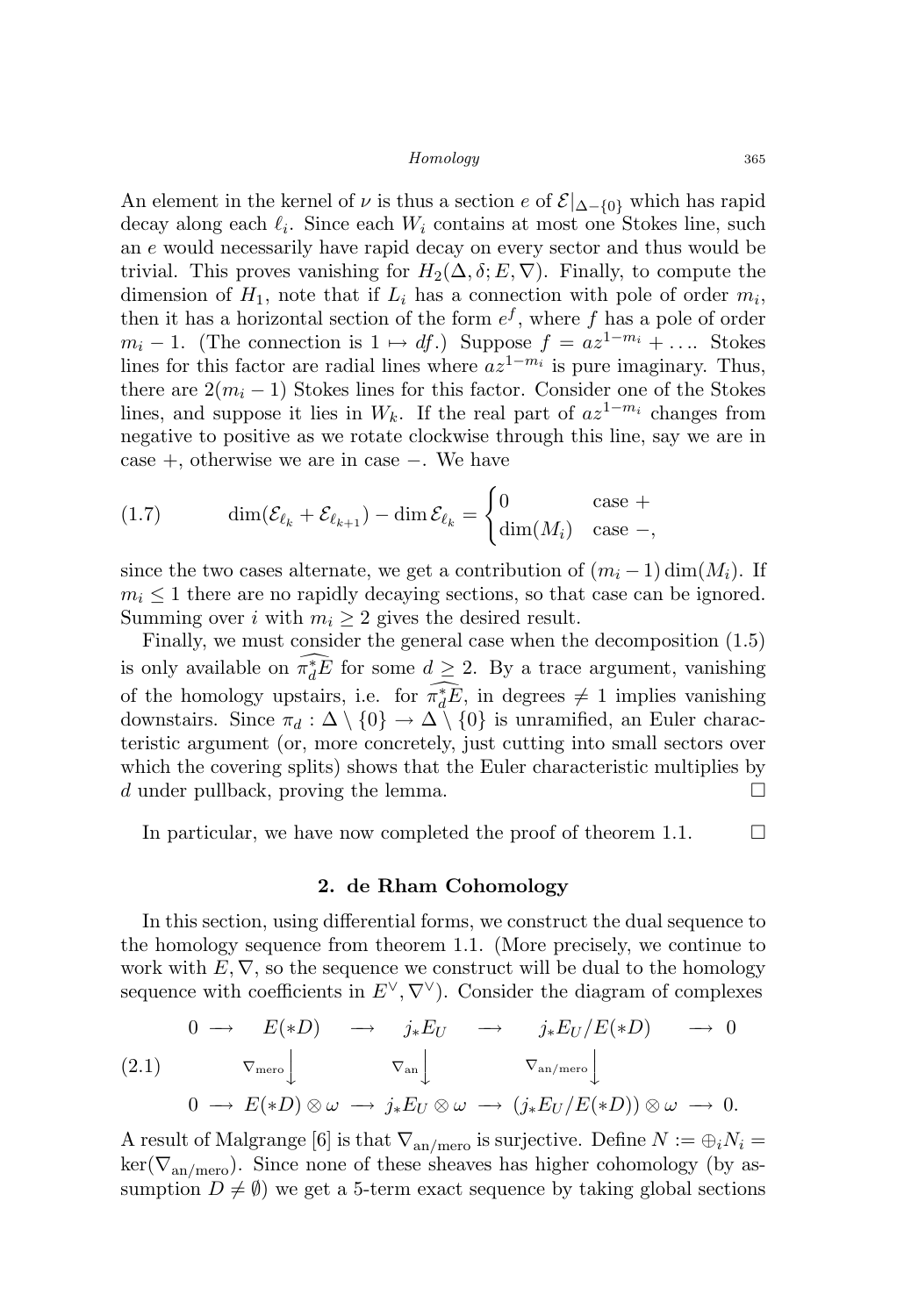and applying the serpent lemma:

$$
(2.2) \quad 0 \to H^0_{DR}(U; E, \nabla) \to H^0(U, \mathcal{E}) \to N
$$

$$
\to H^1_{DR}(U; E, \nabla) \to H^1(U, \mathcal{E}) \to 0.
$$

Theorem 2.1. Integration of forms over chains defines a perfect pairing between the exact sequence (2.2) and the exact sequence from theorem 1.1:

$$
(2.3) \quad 0 \to H_1(U, \mathcal{E}^{\vee}) \to H_1(X, D; E^{\vee}, \nabla^{\vee}) \to \bigoplus_i H_1(\Delta_i, \delta_i \cup \{x_i\}; E^{\vee}, \nabla^{\vee})
$$

$$
\to H_0(U, \mathcal{E}^{\vee}) \to H_0(X, D; E^{\vee}, \nabla^{\vee}) \to 0.
$$

*Proof.* To establish the existence of a pairing, note that if  $c \otimes \epsilon^{\vee}$  is a rapidly decaying chain and  $\eta$  is a form of the same degree with moderate growth, then elementary estimates show  $\int_c \langle e^{\vee}, \eta \rangle$  is well defined. Suppose  $c : \Delta^n \to X$  and write  $\Delta^n = \lim_{t \to 0} \Delta^n_t$  where  $\Delta^n_t$  denotes  $\Delta^n \setminus$ tubular neighborhood of radius t around  $\partial \Delta^n$ . Let  $c_t = c |_{\Delta_t^n}$  and suppose  $\eta=d\tau$  where  $\tau$  has moderate growth also. Then

(2.4) 
$$
\int_c \langle \epsilon^\vee, \eta \rangle = \lim_{t \to 0} \int_{c_t} \langle \epsilon^\vee, d\tau \rangle = \lim_{t \to 0} \int_{\partial c_t} \langle \epsilon^\vee, \tau \rangle = \int_{\partial c} \langle \epsilon^\vee, \tau \rangle.
$$

Note  $\partial c$  may include simplices mapping to D. Our definition (0.5) of  $\mathcal{C}_*(X, D; E^{\vee}, \nabla^{\vee})$  factors these chains out. Thus, we do get a pairing of complexes.

Of course, chains away from  $D$  integrate with forms with possible essential singularities on  $D$ . To complete the description of the pairing, we must indicate a pairing

(2.5) 
$$
(\ ,\ ): N_i \times H_1(\Delta_i,\delta_i \cup \{x_i\};E^{\vee},\nabla^{\vee}) \to \mathbb{C}.
$$

To simplify notation we will drop the subscript i and take  $x_i = 0$ . An element in  $H_1$  can be represented in the form  $\epsilon^{\vee} \otimes c$  where c is a radial path. Let  $c \cap \delta = \{p\}$ . Given  $n \in N$ , choose a sector W containing c on which  $\mathcal E$  has a basis  $\epsilon_i$ . By assumption, we can represent  $n = \sum a_i \epsilon_i$  with  $a_i$  analytic on the open sector, such that

(2.6) 
$$
\nabla(\sum a_i \epsilon_i) = \sum \epsilon_i \otimes da_i = \sum e_i \otimes \eta_i
$$

where  $e_i$  from a basis of E in a neighborhood of 0 and  $\eta_i$  are meromorphic 1-forms at 0. then by definition

(2.7) 
$$
(\epsilon^{\vee} \otimes c, n) := \int_{c} \sum_{i} \langle \epsilon^{\vee}, e_{i} \rangle \eta_{i} - \sum_{i} \langle \epsilon^{\vee}, \epsilon_{i} \rangle a_{i}(p).
$$

The pairing is taken to be trivial on chains which do not contain 0. If  $s$  is a 2-chain bounding two radial segments c and  $c'$  and a path along  $\delta$  from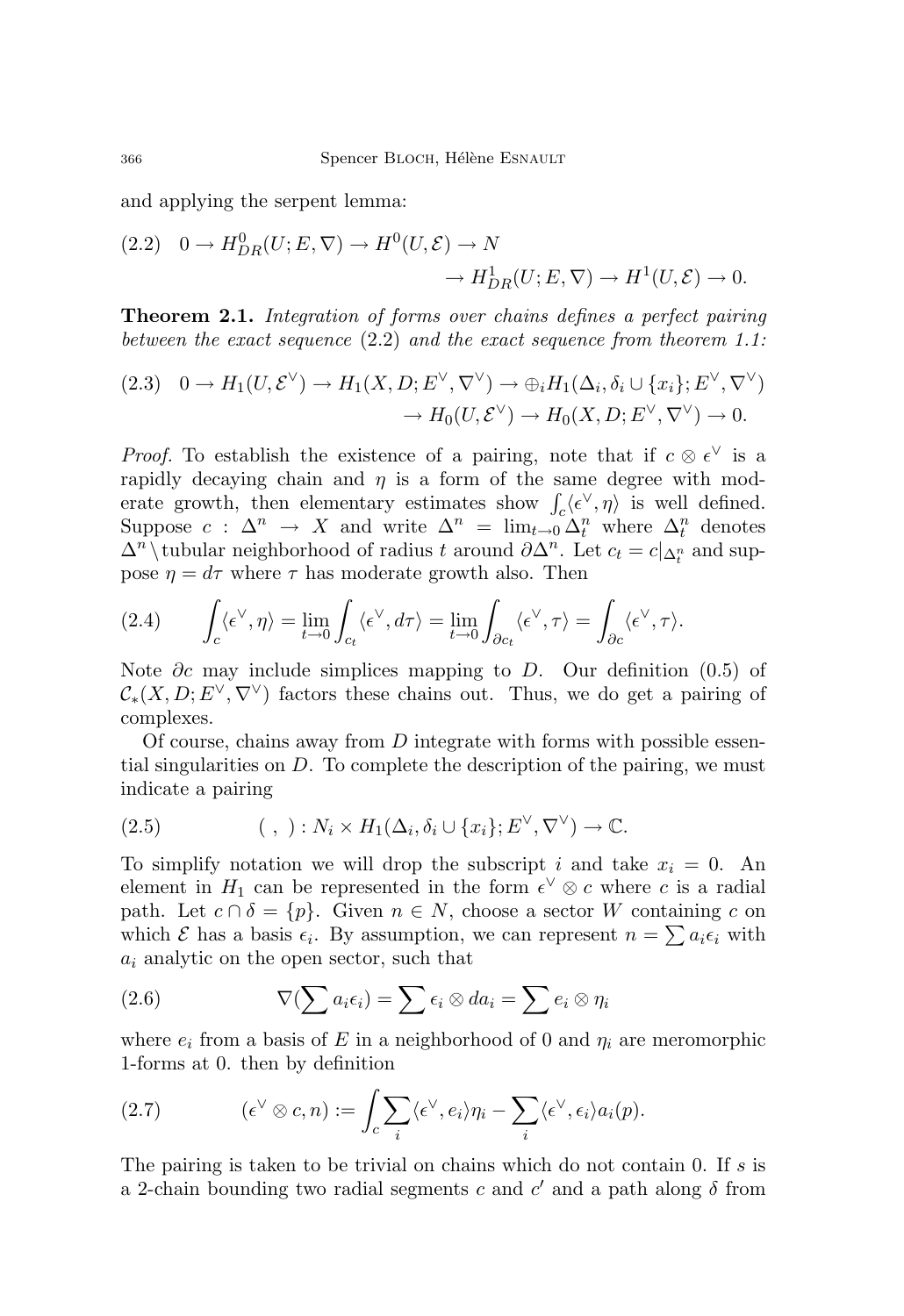p to  $p'$ . Then Cauchy's theorem (together with a limiting argument at  $0$ ) gives

$$
(2.8) \quad 0 = \int_c \sum_i \langle \epsilon^\vee, e_i \rangle \eta_i - \int_{c'} \sum_i \langle \epsilon^\vee, e_i \rangle \eta_i + \int_p^{p'} \sum_i \langle \epsilon^\vee, \epsilon_i \rangle da_i
$$
  
=  $(\epsilon^\vee \otimes c, n) - (\epsilon^\vee \otimes c', n).$ 

Similar arguments show the pairing independent of the choice of the radius of the disk. Also, if  $\sum a_i \epsilon_i = \sum b_i e_i$  with  $b_i$  meromorphic at 0, then

(2.9) 
$$
(\epsilon^{\vee} \otimes c, n) = \int_{c} \sum \langle \epsilon^{\vee}, e_{i} \rangle \eta_{i} - \sum_{i} \langle \epsilon^{\vee}, \epsilon_{i} \rangle a_{i}(p)
$$

$$
= \int_{c} d \langle \epsilon^{\vee}, \sum b_{i} e_{i} \rangle - \sum_{i} \langle \epsilon^{\vee}, \epsilon_{i} \rangle a_{i}(p)
$$

$$
= \langle \epsilon^{\vee}, \sum b_{i} e_{i} \rangle (p) - \sum_{i} \langle \epsilon^{\vee}, \epsilon_{i} \rangle a_{i}(p) = 0.
$$

It follows that the pairing is well defined.

Lemma 2.2. The diagrams

$$
H_1(X, D; E^{\vee}, \nabla^{\vee}) \rightarrow \bigoplus_{\forall} H_1(\Delta_i, \delta_i; E^{\vee}, \nabla^{\vee})
$$
  
\n
$$
H^1(X \setminus D; E, \nabla) \leftarrow \bigoplus_{\forall} N_i
$$
  
\n
$$
\downarrow
$$

and

$$
\oplus H_1(\Delta_i, \delta_i; E^{\vee}, \nabla^{\vee}) \rightarrow H_0(U, \mathcal{E}^{\vee})
$$
  
\n
$$
\times \qquad \times \qquad \times
$$
  
\n
$$
\oplus N_i \leftarrow H^0(U, \mathcal{E})
$$
  
\n
$$
\circlearrowright
$$

commute.

Proof of lemma. Consider the top square. The top arrow is excision, replacing a chain with the part of it lying in the disks  $\Delta_i$ . The bottom arrow maps an *n* as above in some  $N_i$  to  $\sum e_j \otimes \eta_j = \sum \epsilon_j \otimes da_j$ . Along c outside the disks  $\sum e_j \otimes \eta_j$  is exact; its integral along the chain is a sum of terms of the form  $\sum_i \langle \epsilon^{\vee}, \epsilon_j \rangle a_j(p_i)$  where  $p_i \in c \cap \delta_i$ . For the part of the chain inside the  $\Delta_i$  of course we must take  $\int_{c \cap \Delta_i} \langle \epsilon^\vee, e_j \rangle \eta_j$ . Combining these terms with appropriate signs yields the desired compatibility.

For the bottom square, the top arrow associates to a relative chain on  $\Delta_i$  its boundary on  $\delta_i \subset U$ . The bottom arrow associates to a horizontal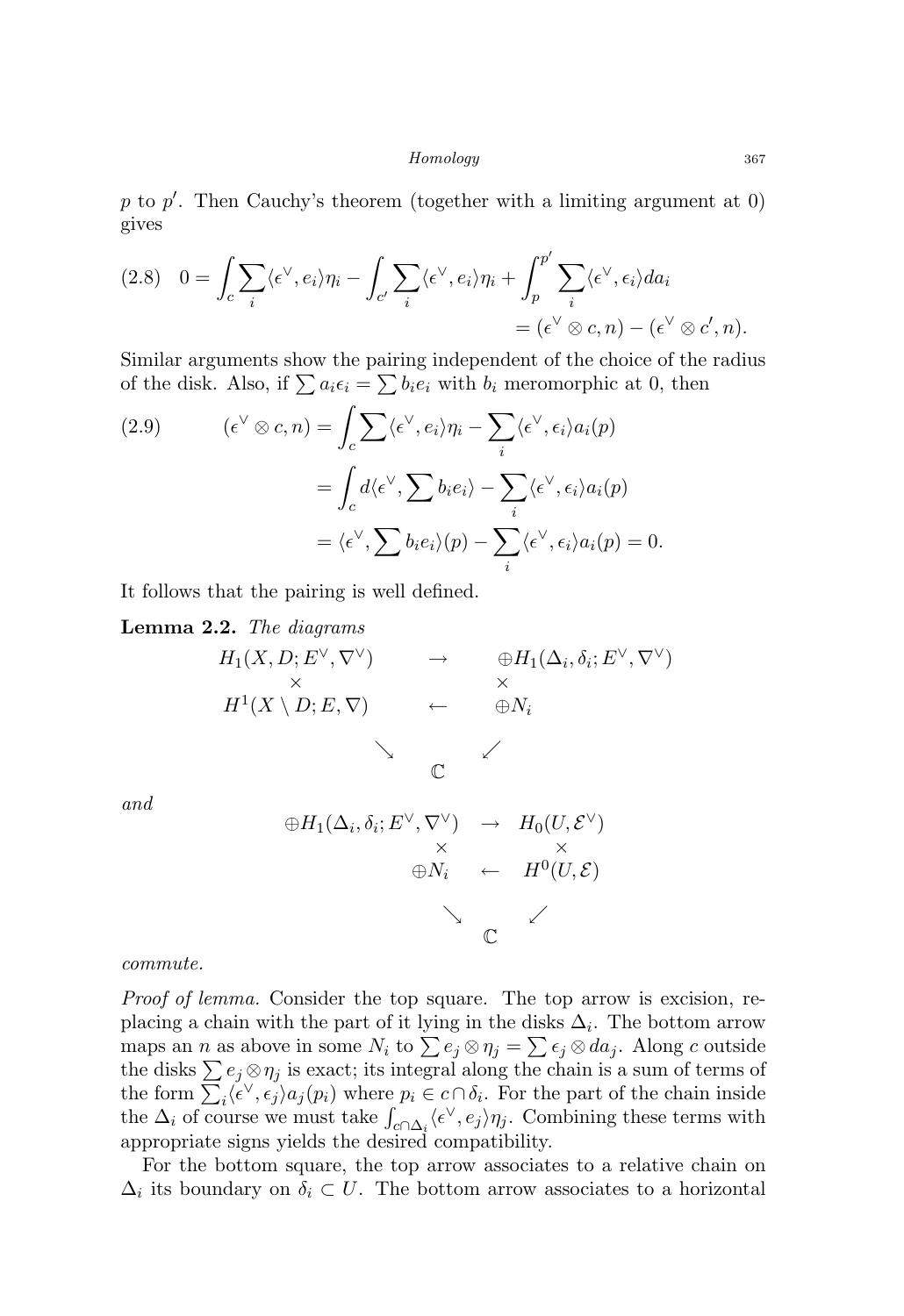section  $\epsilon$  on U the corresponding element in N. Note here the  $a_j$  will be constant so in the pairing with N only the term  $-\sum \langle \epsilon^{\vee}, \epsilon_j \rangle a_j(p)$  survives. The assertion of the lemma follows.

Returning to the proof of the theorem, we see it reduces to a purely local statement for a connection on a disk. In the following lemma, we modify notation, writing  $N$  to denote the corresponding group for a connection on a disk  $\Delta$  with a meromorphic singularity at 0.

Lemma 2.3. The pairing

$$
(\ ,\ ) : N \times H_1(\Delta, \delta; E^{\vee}, \nabla^{\vee}) \to \mathbb{C}
$$

is nondegenerate on the left, i.e.  $({\epsilon}^{\vee} \otimes c, n) = 0$  for all relative 1-cycles implies  $n = 0$ .

*Proof of lemma*. We work in a sector and we suppose the basis  $\epsilon_i$  taken in the usual way compatible (in the sector) with the decomposition into a direct sum of rank 1 irregular connections tensor regular singular point connections. Let  $\epsilon_i^{\vee}$  be the dual basis.

Fix an i and suppose first  $\epsilon_i$  and  $\epsilon_i^{\vee}$  both have moderate growth. We claim  $a_i$  has moderate growth. For this it suffices to show  $da_i$  has moderate growth. But

(2.10) 
$$
da_i = \langle \nabla(n), \epsilon_i^{\vee} \rangle = \sum_j \langle e_j, \epsilon_i^{\vee} \rangle \eta_j.
$$

This has moderate growth because,  $e_j, \epsilon_i^{\vee}$ , and  $\eta_j$  all do.

Now assume  $({\epsilon}^{\vee} \otimes c, n) = 0$  for all  ${\epsilon}^{\vee} \otimes c \in H_1$ . Fix an i and assume  $\epsilon_i^{\vee}$  is rapidly decreasing in our sector. Let c be a radius in the sector with endpoint p. We can find (cf. [4], chap. IV, p.53-56) a basis  $t_i$  of E on the sector with moderate growth and such that  $t_i = \psi_i \epsilon_i$ , so  $t_i^{\vee} = \psi_i^{-1} \epsilon_i^{\vee}$ .

We are interested in the growth of  $a_i \epsilon_i$  along c. We have (2.11)

$$
a_i(p)\epsilon_i(p) = \Big(\int_c \sum_j \langle \epsilon_i^\vee, e_j \rangle \eta_j \Big) \epsilon_i(p) = \Big(\int_c \psi_i \sum_j \langle t_i^\vee, e_j \rangle \eta_j \Big) \psi_i(p)^{-1} t_i(p).
$$

Asymptotically, taking y the parameter along c,  $\psi_i(y) \sim \exp(-ky^{-N})$  as  $y \to 0$  for some  $k > 0$  and some  $N \geq 1$ . We need to know the integral

(2.12) 
$$
\exp(kp^{-N}) \int_0^p y^{-M} \exp(-ky^{-N}) dy
$$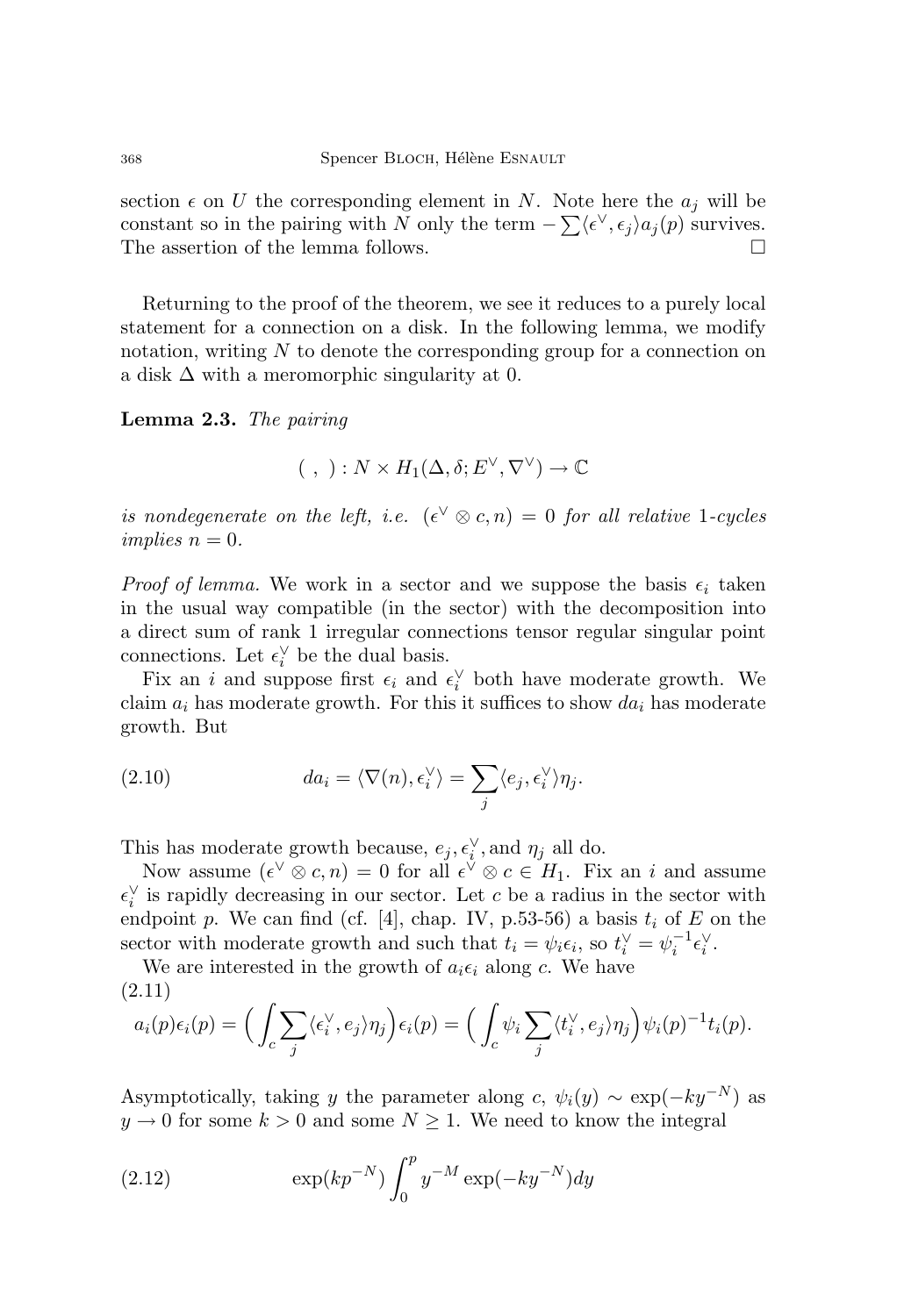has moderate growth as  $p \to 0$ . Changing variables, so  $x = y^{-1}, q =$  $p^{-1}, u = x - q$ , this becomes

(2.13) 
$$
\int_0^{\infty} (u+q)^{M-2} \exp(q^N - (u+q)^N) du
$$

$$
= \int_0^{\infty} (u+q)^{M-2} \exp(-u^N - qf(u,q)) du,
$$

where f is a sum of monomials in q and u with positive coefficients. Clearly this has at worst polynomial growth as  $q \to \infty$  as desired.

Finally, assume  $\epsilon_i^{\vee}$  is rapidly increasing and  $\epsilon_i$  is rapidly decreasing. We have as above

(2.14) 
$$
\sum_{i} e_j \otimes \eta_j = \sum_{j} \epsilon_j \otimes da_j = \sum_{j} \psi_j^{-1} t_j \otimes da_j.
$$

In particular,  $\psi_i^{-1} da_i$  has moderate growth. This implies  $a_i \epsilon_i = a_i \psi_i^{-1} t_i$ has moderate growth as well. Indeed, changing notation, this amounts to the assertion that if g is rapidly decreasing and  $g\frac{df}{dz}$  has moderate growth, then gf has moderate growth. Fix a point  $p_0$  with  $0 < p < p_0$ , the mean value theorem says there exists an r with  $p \le r \le p_0$  such that

$$
g(p)f(p) = g(p)(f(p_0) + (p - p_0)f'(r)).
$$

Suppose  $|f'(q)g(q)| \ll q^{-N}$ . We get

$$
|g(p)f(p)| \ll |g(p)f'(r)| \le |g(r)f'(r)| \ll r^{-N} \le p^{-N}
$$

proving moderate growth.

We conclude that our representation for  $n$  has moderate growth, and hence it is zero in N. It follows that the pairing  $N \times H_1 \to \mathbb{C}$  is nondegenerate on the left.  $\Box$ 

Returning to the global situation, we have now

 $\dim N_i \leq \dim H_1(\Delta_i, \delta_i; E^{\vee}, \nabla^{\vee}),$ 

and to finish the proof of the theorem, it will suffice to show these dimensions are equal.

**Lemma 2.4.** With notation as above,  $\dim N_i = \dim H_1(\Delta_i, \delta_i; E^{\vee}, \nabla^{\vee}).$ 

Proof of lemma. It will suffice to compute the difference of the two Euler characteristics

$$
(2.15) \t\t \chi(U, \mathcal{E}) - \chi_{DR}(U; E, \nabla).
$$

It is straightforward to show this difference is invariant if  $U$  is replaced by a smaller Zariski open set, and that the Euler characteristics are multiplied by the degree in a finite étale covering  $V \to U$ . Using lemma 1.4, we reduce to the case where formally locally at each  $x_i \in D$  we have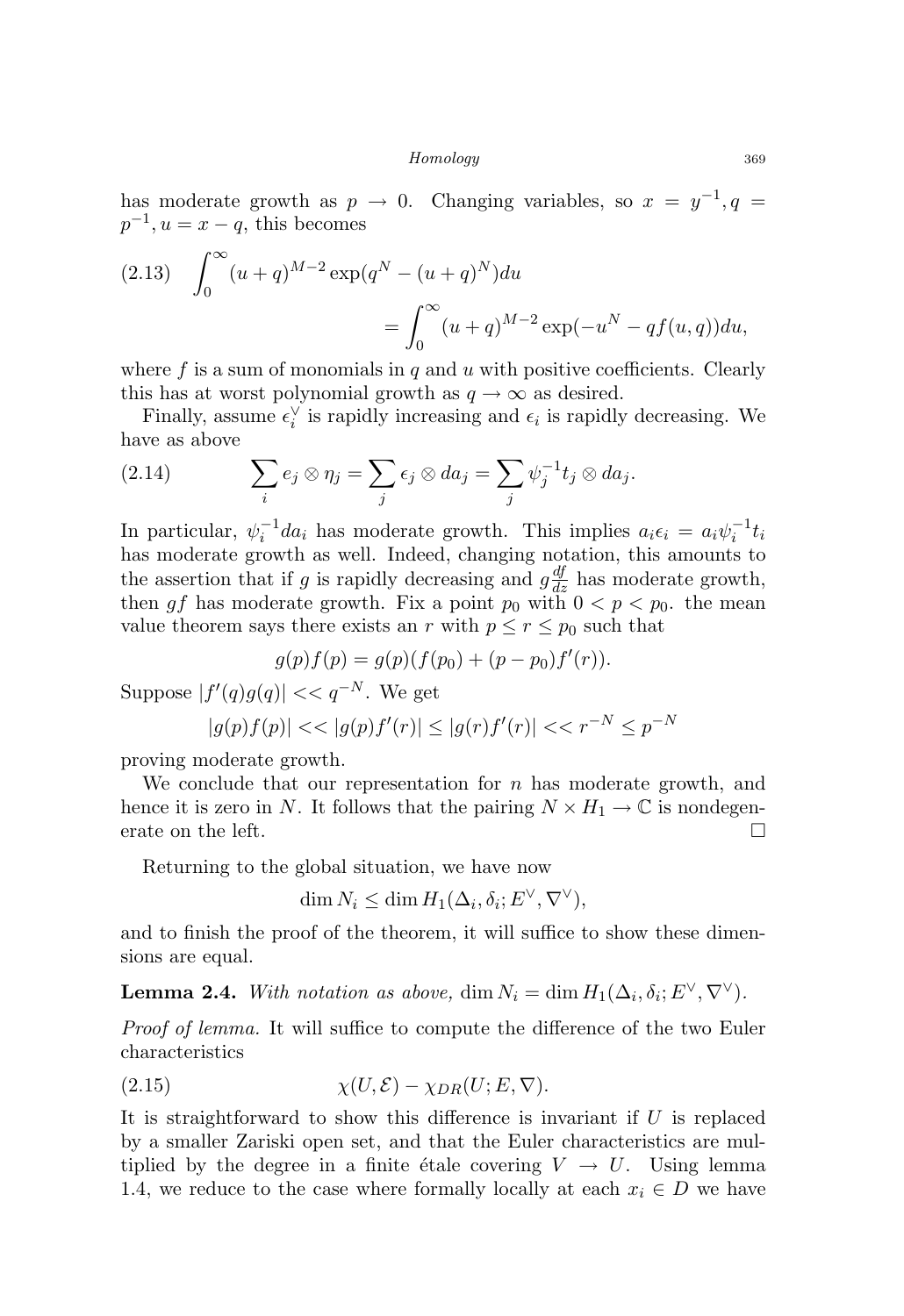$E \otimes \widehat{K}_{x_{\underline{i}}} \cong \oplus_j L_{ij} \otimes M_{ij}$  with  $L_{ij}$  rank 1 and  $M_{ij}$  at worst regular singular. (Here  $K_{x_i}$  is the Laurent power series field at  $x_i$ ). Let  $m_{ij}$  be the degree of the pole for the connection on  $L_{ij}$ . Then one can find coherent sheaves

$$
F_2 \subset F_1 \subset E(*D)
$$

such that

$$
F_1/F_2 \cong \bigoplus_{ij} M_{ij}/M_{ij}(-m_{ij}x_i),
$$
  
\n
$$
E^{\nabla} \subset H^0(F_2); \nabla(F_2) \subset F_1 \otimes \omega,
$$
  
\n
$$
H^0(F_1 \otimes \omega) \to H^1_{DR}(U;E,\nabla).
$$

It follows that, writing  $g = \text{genus}(X)$ ,

(2.16) 
$$
\chi_{DR}(U; E, \nabla)
$$
  
=  $\chi(F_2) - \chi(F_1 \otimes \omega) = -\text{rk}(E)(2g - 2) - \sum_{ij} m_{ij} \dim(M_{ij}).$ 

Since

(2.17) 
$$
\chi(U,\mathcal{E}) = -\mathrm{rk}(E)(2g - 2 + n),
$$

(which is proven algebraically as above, replacing  $\nabla$  by the regular connection associated to  $\mathcal{E}$ ) it follows that

$$
\chi_{DR}(U;E,\nabla)-\chi(U,\mathcal{E})=-\sum_{ij}(m_{ij}-1)\dim(M_{ij}).
$$

Referring to lemma 1.4, we see that this is the desired formula.  $\Box$ 

This completes the proof of the theorem.

#### References

- [1] P. DELIGNE, Équations Différentielles à Points Singuliers Réguliers. Lecture Notes in Mathematics 163, Springer Verlag, 1970.
- [2] N. KACHI, K. MATSUMORO, M. MIHARA, The perfectness of the intersection pairings for twisted cohomology and homology groups with respect to rational 1-forms. Kyushu J. Math. 53 (1999), 163–188.
- [3] G. Laumon, Transformation de Fourier, constantes d'´equations fonctionnelles, et conjecture de Weil. Publ. Math. IHES 65 (1987), 131–210.
- [4] B. MALGRANGE, Équations Différentielles à Coefficients Polynomiaux. Progress in Math. 96, Birkhäuser Verlag, 1991.
- [5] B. MALGRANGE, Remarques sur les équations différentielles à points singuliers irréguliers. Springer Lecture Notes in Mathematics 712 (1979), 77–86.
- [6] B. MALGRANGE, Sur les points singuliers des équations différentielles. L'Enseignement mathématique, t. 20, 1-2 (1974), 147-176.
- [7] T. SAITO, T. TERASOMA, *Determinant of Period Integrals*. J. AMS 10 (1997), 865-937.
- [8] T. Terasoma, Confluent Hypergeometric Functions and Wild Ramification. Journ. of Algebra 185 (1996), 1–18.
- [9] T. Terasoma, A Product Formula for Period Integrals. Math. Ann. 298 (1994), 577–589.
- [10] G.N. WATSON, E.T. WHITTAKER, A Course of modern Analysis. Cambridge University Press, 1965.